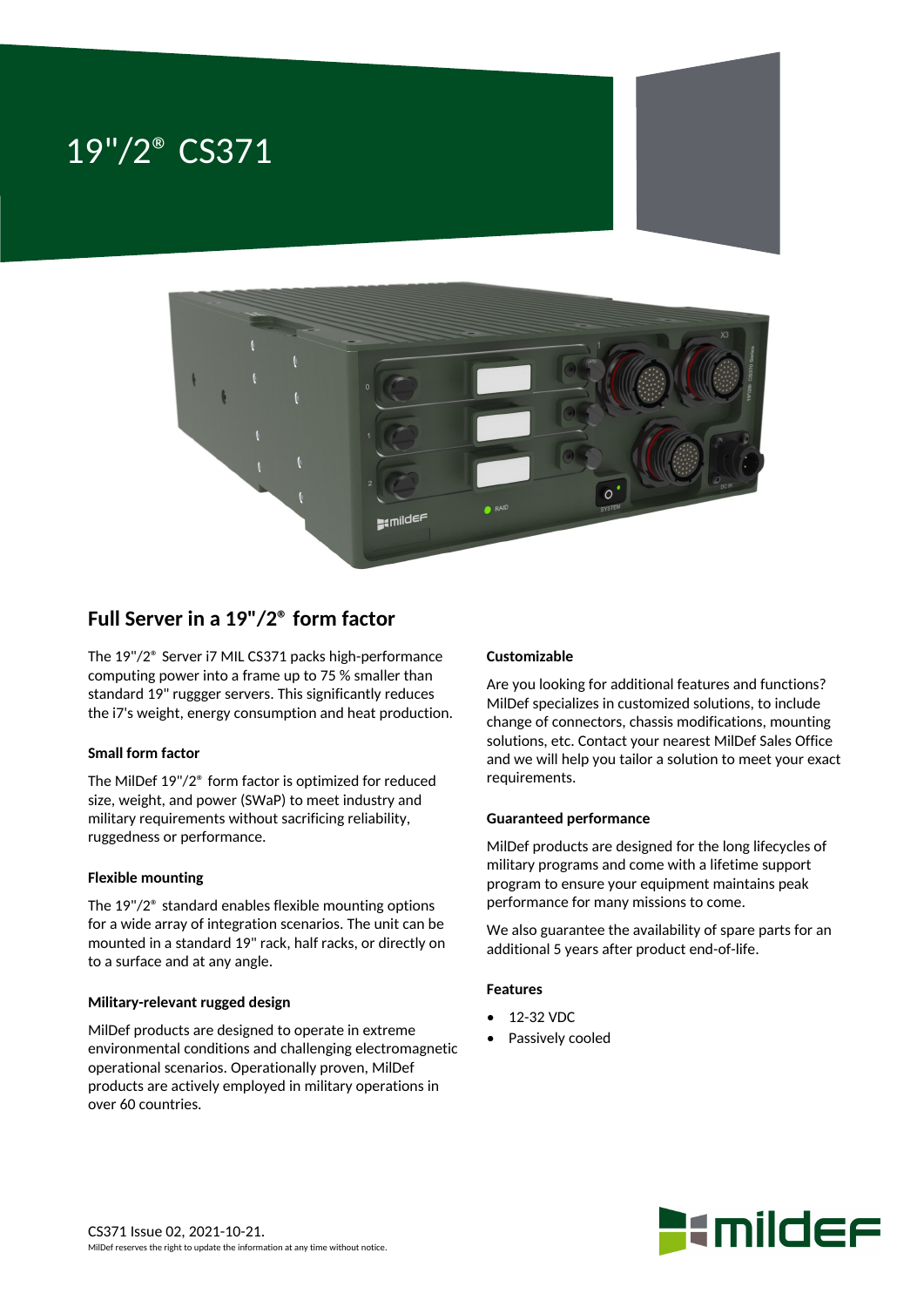| <b>Connector Interfaces</b> |                                                                                                              |
|-----------------------------|--------------------------------------------------------------------------------------------------------------|
| DC IN (front)               | 1x Power                                                                                                     |
| <b>SERVICE</b> (back)       | 1x RS232 Service<br>$\bullet$                                                                                |
| X1 (front)                  | 1x VGA<br>$\bullet$<br>1x AUDIO IN<br>٠<br>1x AUDIO OUT<br>٠<br>2x USB<br>$\bullet$<br>1x RS232<br>$\bullet$ |
| X2 (front)                  | 4x ETH<br>$\bullet$<br>1x USB<br>$\bullet$                                                                   |
| X3 (front)                  | 1x DVI<br>$\bullet$<br>3x USB<br>$\bullet$<br>1x Remote Power On<br>$\bullet$<br>2x RS232                    |

# **Other Interfaces**

3x MilDef Disk Slot (front)

1x RAID indicator (front)

1x System button (front)

| <b>Technical Specification</b> |                                                                                                          |
|--------------------------------|----------------------------------------------------------------------------------------------------------|
| <b>Blanking</b>                | Double-pressing the System button                                                                        |
| LAN 1000BASE-T                 | 1000BASE-T standard                                                                                      |
| <b>LAN POE compatibility</b>   | Type 1 (PoE) and 802.3at Type 2<br>$(PoE+)$                                                              |
| <b>MIL-STD-1275D</b>           | 5.3.2.2<br>5.3.2.3<br>5.3.2.4                                                                            |
| <b>Polarity protection</b>     | Protected against polarization<br>failure on the power input in the<br>voltage range of normal operation |
| <b>Power consumption</b>       | 100 W with heater                                                                                        |
| Power input                    | 12-32 VDC                                                                                                |
| Chassis material               | Aluminum                                                                                                 |
| <b>Coating and color</b>       | Dupont AE0305-6603120 (RAL6031)                                                                          |
| Cooling                        | Passively cooled                                                                                         |
| <b>Dimensions</b>              | 220 x 87.9 x 332 mm (8.7 x 3.5 x<br>13.1) (WxHxD)                                                        |
| Dimensions width and height    | 220 x 87.85 mm (8.7 x 3.5 in) (WxH)                                                                      |
| Earth point                    | M6 12 mm                                                                                                 |
| Surface treatment chassis      | Chromit-Al                                                                                               |
| Weight                         | 8 kg (17.7 lbs)                                                                                          |
| <b>MTBF</b>                    | Greater than 25,000 h                                                                                    |
| СE                             | Compliant                                                                                                |

| <b>Environmental Specification</b>        |                                                                                                                                                                                                |
|-------------------------------------------|------------------------------------------------------------------------------------------------------------------------------------------------------------------------------------------------|
| <b>Functional shock - Operating</b>       | MIL-STD-810G. Method 516.6.<br>Procedure I - Functional Shock.<br>Table 516.6-II, Terminal peak<br>sawtooth pulse, Ground equipment<br>40 g<br>11 <sub>ms</sub>                                |
| <b>High temperature - Operating</b>       | MIL-STD-810G, Method 501.5,<br>Procedure II - Operation<br>55 °C (131 °F)                                                                                                                      |
| High temperature - Storage                | MIL-STD-810G, Method 501.5,<br>Procedure I - Storage<br>71 °C (160 °F)                                                                                                                         |
| <b>Humidity</b>                           | MIL-STD-810G, Method 507.5,<br>Procedure II - Aggravated<br>$95 \pm 4$ % RH<br>Ten 24 h cycles                                                                                                 |
| IP Class (Water)                          | IP Class X4                                                                                                                                                                                    |
| IP Class (solid foreign object)           | IP Class 5X                                                                                                                                                                                    |
| Low air pressure - Rapid<br>decompression | MIL-STD-810G, Method 500.5,<br>Procedure III - Rapid decompression<br>75.2 kPa, corresponding to 2,438 m<br>$(8,000 \text{ ft})$<br>17 kPa, corresponding to 12,192 m<br>$(40,000 \text{ ft})$ |
| Low air pressure - Operating              | MIL-STD-810G, method 500.5,<br>Procedure II - Operation/Air<br>Carriage<br>4,572 m (15,000 ft)                                                                                                 |
| Low temperature - Operating               | MIL-STD-810G, method 502.5,<br>Procedure II - Operation<br>-40 °C (-40 °F)                                                                                                                     |
| Low temperature - Storage                 | MIL-STD-810G, method 502.5,<br>Procedure I - Storage<br>-40 °C (-40 °F)                                                                                                                        |
| Noise level                               | Maximum noise level of 40 dB SPL<br>A-weighting at 1 m (3.3 ft) distance                                                                                                                       |
| Salt fog                                  | MIL-STD-810G Method: 509.5<br>$5% \pm 1%$ (by weight)<br>Two cycles, 24 h wet + 24 h dry /<br>cycle                                                                                            |
| <b>Temperature shock - Operating</b>      | MIL-STD 810G, method 503.5<br>procedures I - C, - Multi-cycle shocks<br>from constant extreme temperature<br>55 °C (131 °F)<br>-40 °C (-40 °F)                                                 |
| <b>Vibration - Helicopter</b>             | MIL-STD-810G. Method 514.6,<br>Procedure I - General vibration,<br>Category 14 - Rotary wing aircraft -<br>helicopter                                                                          |